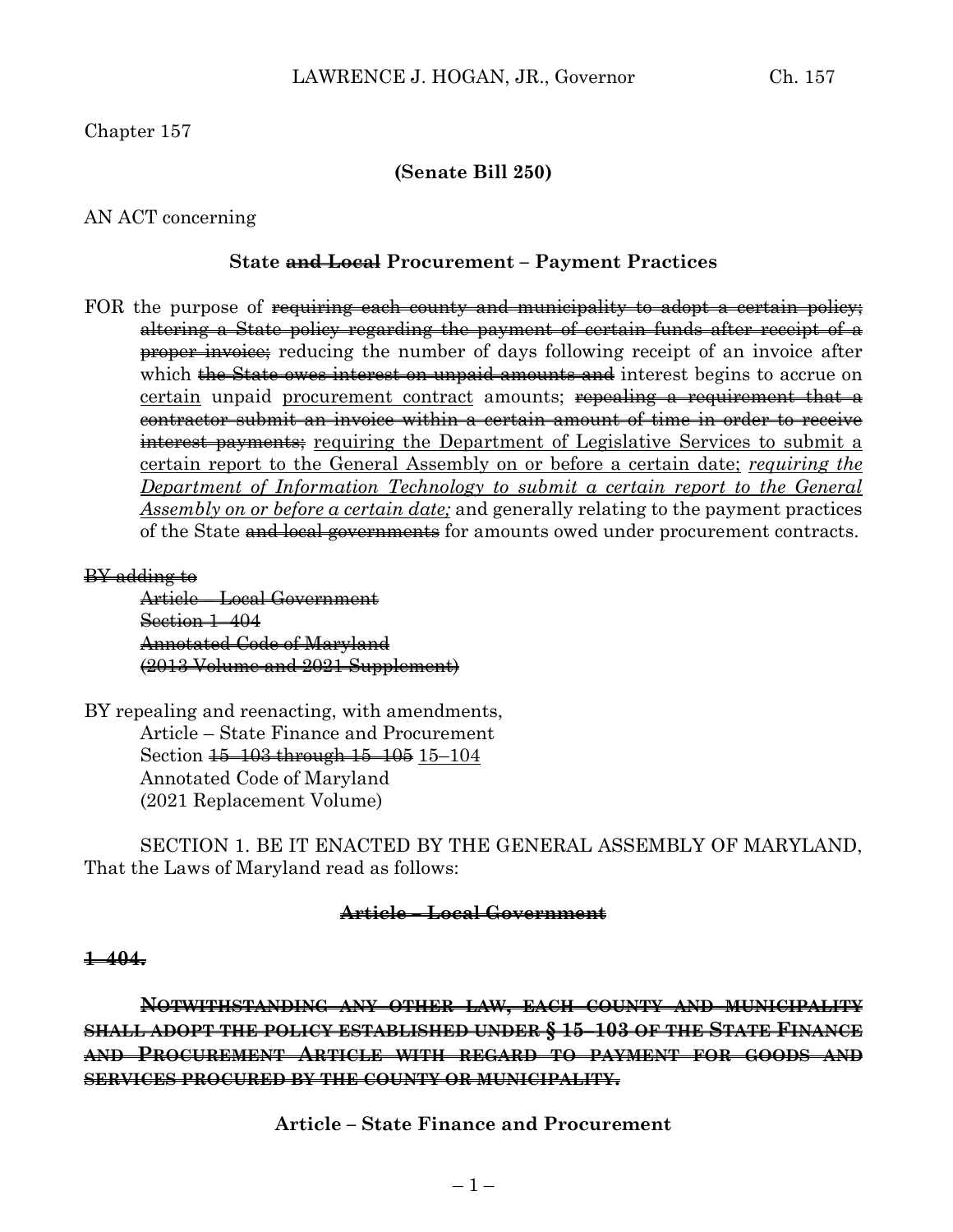$+5-10.3$ 

It is the policy of the State to make a payment under a procurement contract within **[**30**] 15** days:

(1) after the day on which the payment becomes due under the procurement contract; or

 $\bigoplus$  if later, after the day on which the unit receives an invoice.

15–104.

(a) Except as provided in § 15–105 of this subtitle, interest shall accrue at the rate of 9% per annum on any amount that:

(1) is due and payable by law and under the written procurement contract;

and

(2) remains unpaid more than **[**45**] 15 30** *37* days after a unit receives an invoice.

(b) Interest shall accrue beginning on the **[**31st**] 16TH** day after:

(1) the day on which payment becomes due under a procurement contract;

or

(2) if later, the day on which the unit receives an invoice.

#### 15–105.

# A unit is not liable under § 15–104 of this subtitle for interest:

(1) **[**unless within 30 days after the date on the State's check for the amount on which the interest accrued, the contractor submits an invoice for the interest;

(2)**]** if a contract claim has been filed under Subtitle 2 of this title;

**[**(3)**] (2)** accruing more than 1 year after the **[**31st**] 16TH** day after the unit receives an invoice; or

# **[**(4)**] (3)** on an amount that represents unpaid interest.

SECTION 2. AND BE IT FURTHER ENACTED, That, on or before December 1, 2022, the Department of Legislative Services shall report to the General Assembly, in accordance with § 2–1257 of the State Government Article, on: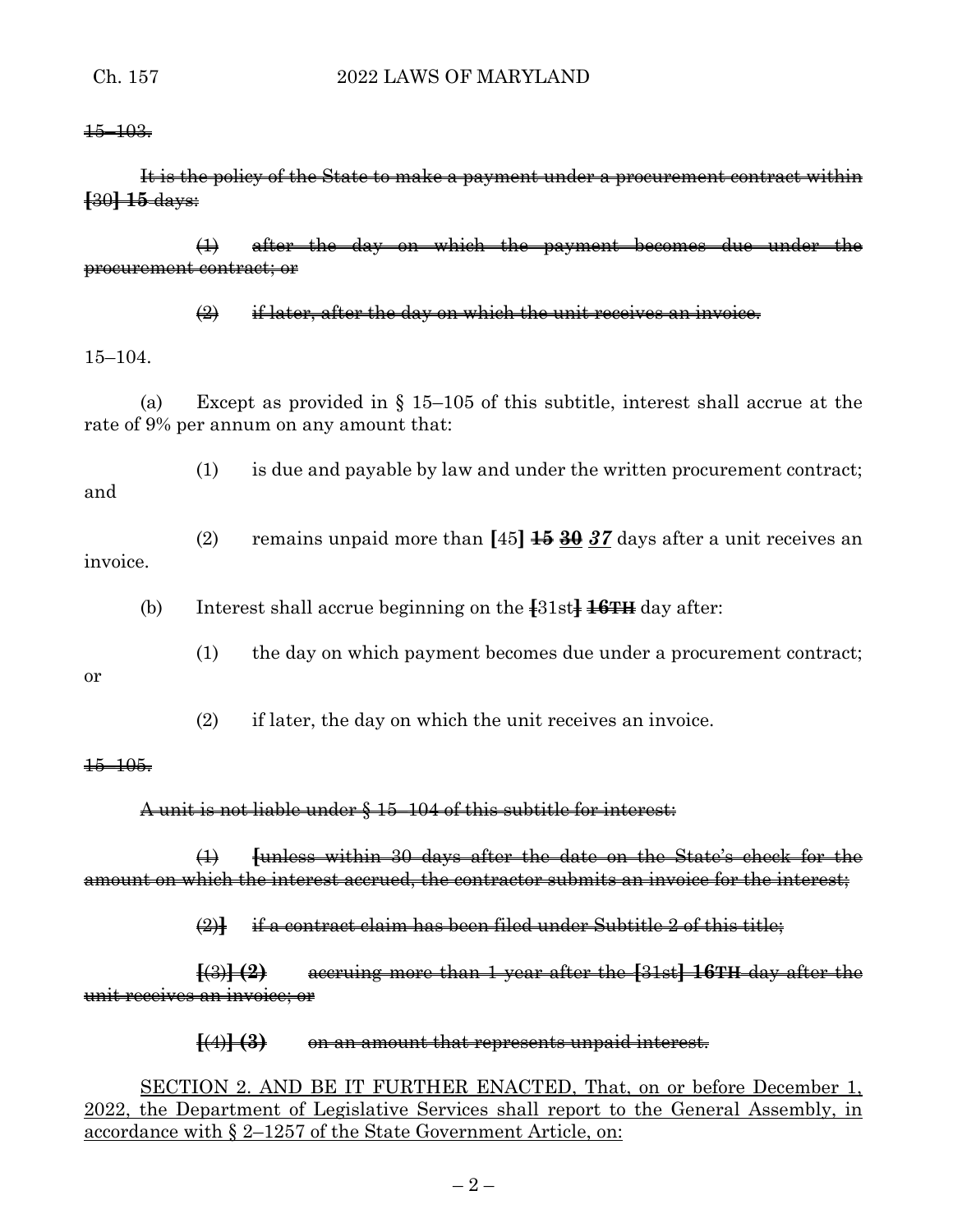(1) for each unit of State government:

(i) the number of unit staff whose work responsibilities involve processing procurement contract payments;

(ii) the number of vacancies for positions that would be assigned to process procurement contract payment; and

(iii) for at least the prior 3 fiscal years:

1. the average time for the unit to process a procurement contract payment;

2. the percentage of procurement contract payments that

are:

A. paid within 30 days after the day on which the payment becomes due under the procurement contract;

B. paid after 30 days but fewer than 37 days after the day on which the payment becomes due under the procurement contract;

C. paid after 37 days but fewer than 45 days after the day on which the payment becomes due under the procurement contract; and

D. paid 45 days or more after the day on which the payment becomes due under the procurement contract; and

3. the amount of interest paid by the unit for late payments made on procurement contract invoices;

(2) based on the information obtained under item (1) of this section, the fiscal impact to the State of:

(i) reducing the number of days following receipt of an invoice after which the State owes interest on unpaid amounts; and

(ii) reducing the number of days following receipt of an invoice after which interest begins to accrue on unpaid amounts; and

(3) the status of the upgrade of the Comptroller's online payment processing portal.

SECTION 3. AND BE IT FURTHER ENACTED, That: